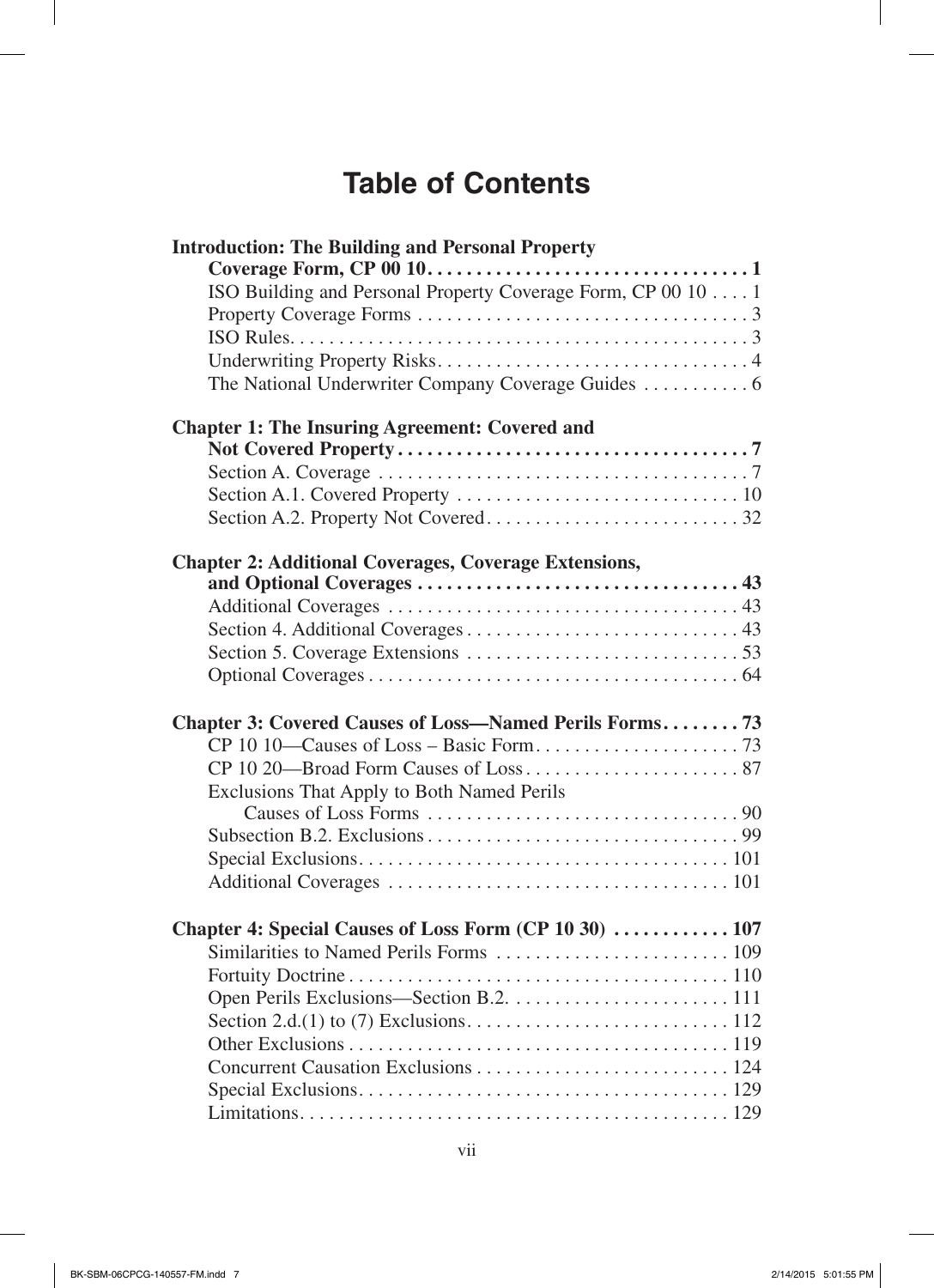| Commercial Property General Conditions 137                       |  |
|------------------------------------------------------------------|--|
|                                                                  |  |
| Other Relevant Provisions of the Building and                    |  |
| Personal Property Coverage Form 148                              |  |
|                                                                  |  |
|                                                                  |  |
|                                                                  |  |
| Valuing Business Personal Property  160                          |  |
|                                                                  |  |
|                                                                  |  |
|                                                                  |  |
|                                                                  |  |
|                                                                  |  |
|                                                                  |  |
|                                                                  |  |
|                                                                  |  |
|                                                                  |  |
|                                                                  |  |
|                                                                  |  |
|                                                                  |  |
|                                                                  |  |
|                                                                  |  |
|                                                                  |  |
|                                                                  |  |
|                                                                  |  |
|                                                                  |  |
|                                                                  |  |
|                                                                  |  |
|                                                                  |  |
| Theft of Building Materials, Fixtures, Machinery, Equipment. 182 |  |
|                                                                  |  |
|                                                                  |  |
|                                                                  |  |
|                                                                  |  |
| <b>Chapter 7: Business Income Coverage Forms 185</b>             |  |
|                                                                  |  |
|                                                                  |  |
|                                                                  |  |
|                                                                  |  |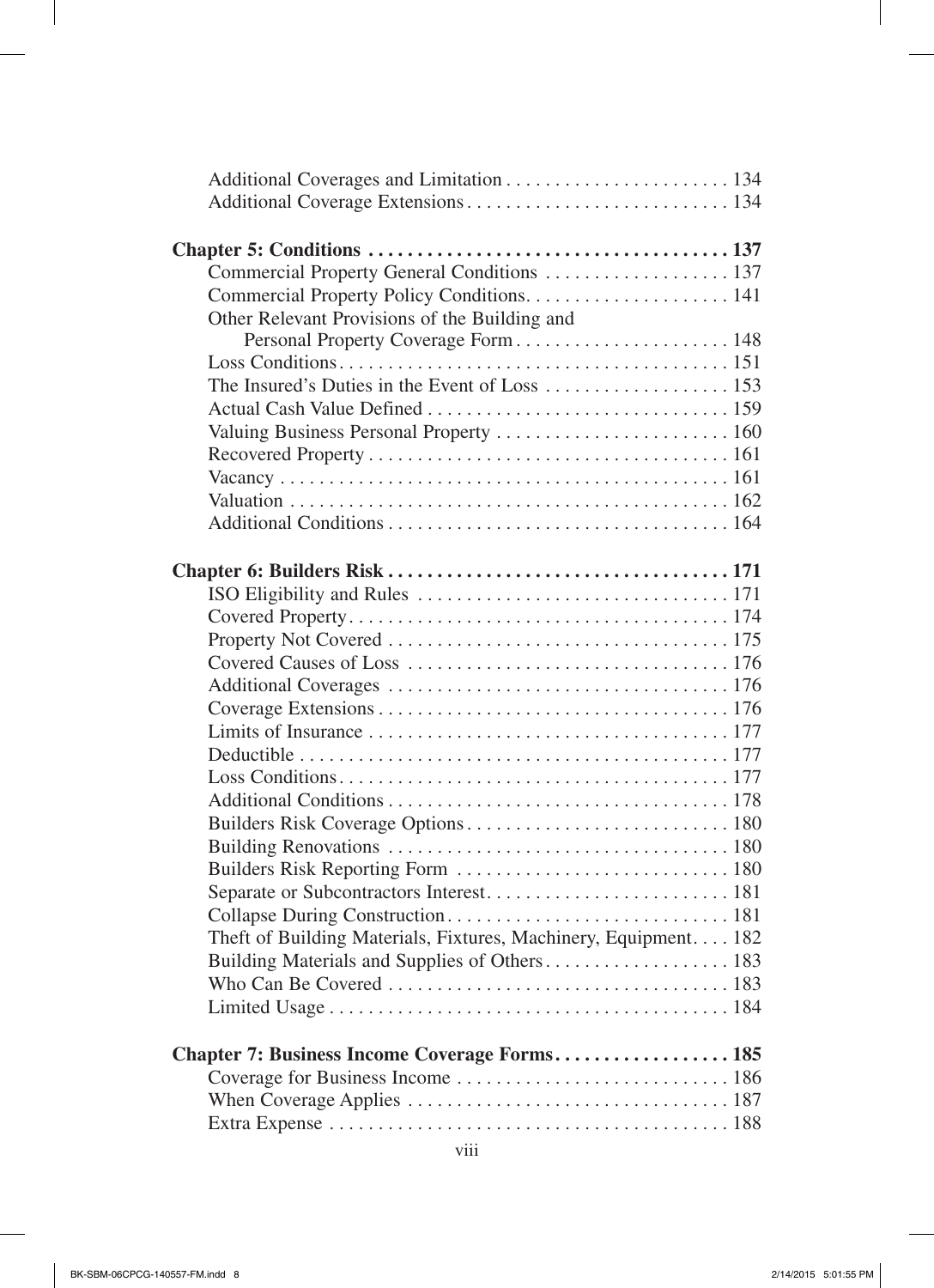| Extended Loss after Operations Resume  188                   |  |
|--------------------------------------------------------------|--|
|                                                              |  |
| ISO Simplified Business Income Program 189                   |  |
|                                                              |  |
|                                                              |  |
|                                                              |  |
|                                                              |  |
|                                                              |  |
|                                                              |  |
|                                                              |  |
|                                                              |  |
|                                                              |  |
|                                                              |  |
|                                                              |  |
|                                                              |  |
|                                                              |  |
|                                                              |  |
|                                                              |  |
|                                                              |  |
|                                                              |  |
|                                                              |  |
|                                                              |  |
|                                                              |  |
|                                                              |  |
|                                                              |  |
|                                                              |  |
|                                                              |  |
|                                                              |  |
| Additional Limitation—Interruption of Computer Operations220 |  |
|                                                              |  |
|                                                              |  |
|                                                              |  |
|                                                              |  |
|                                                              |  |
|                                                              |  |
|                                                              |  |
| Chapter 8: Leasehold Interest Coverage Form, CP 00 60  227   |  |
| <b>Chapter 9: Mortgageholders Errors and Omissions</b>       |  |
|                                                              |  |
|                                                              |  |
|                                                              |  |
|                                                              |  |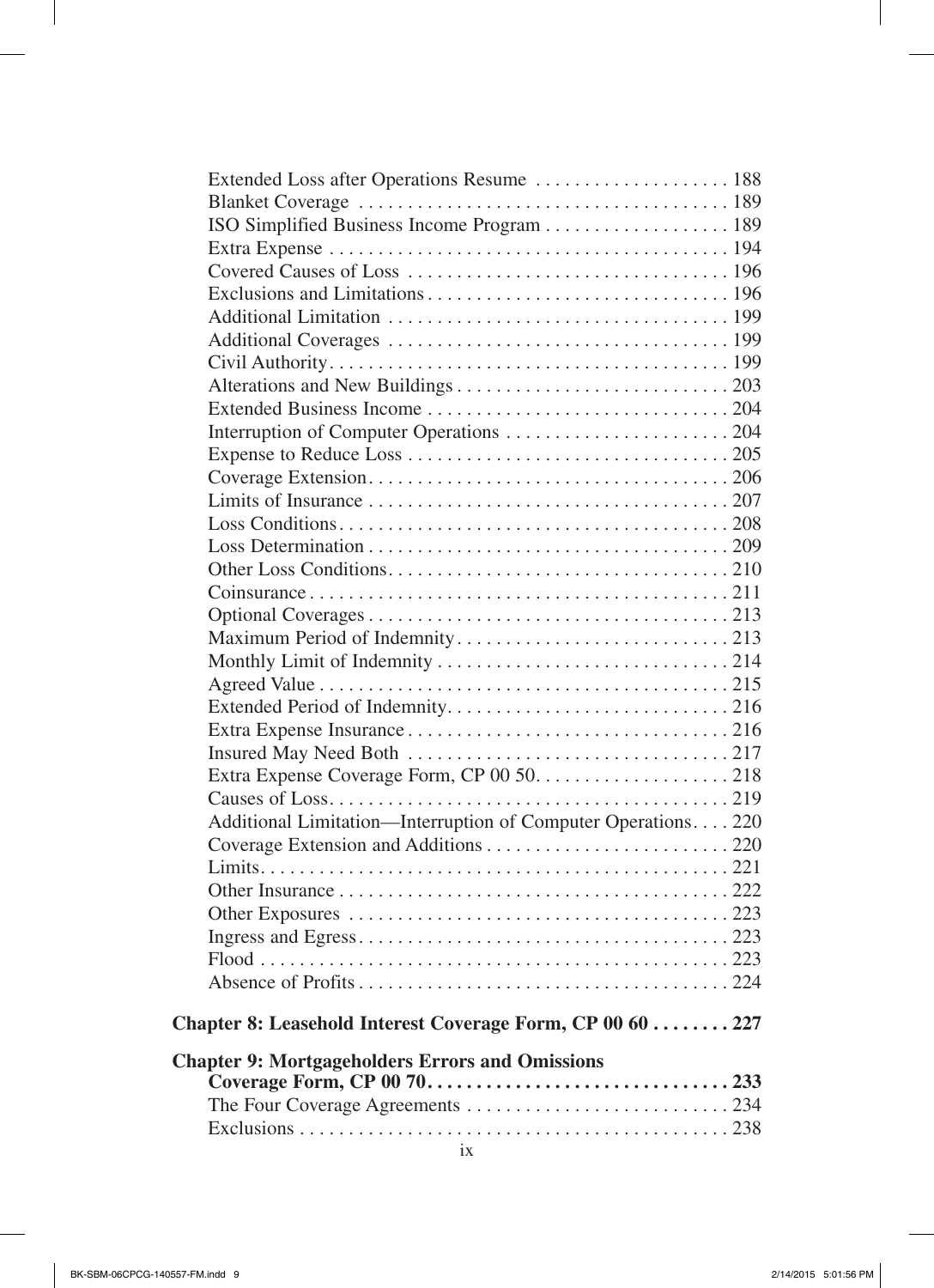| Additional Coverage-Limited Coverage for Fungus,          |  |
|-----------------------------------------------------------|--|
|                                                           |  |
|                                                           |  |
|                                                           |  |
|                                                           |  |
| <b>Chapter 10: Tobacco Sales Warehouses</b>               |  |
|                                                           |  |
| <b>Chapter 11: Condominium Association Coverage Form,</b> |  |
| CP 00 17, and Commercial Condominium                      |  |
| Unit-Owners Coverage Form, CP 00 18  253                  |  |
| Condominium Association Coverage Form, CP 00 17. 253      |  |
| <b>Commercial Condominium Unit-Owners</b>                 |  |
|                                                           |  |
| Chapter 12: Legal Liability Coverage Form, CP 00 40  261  |  |
|                                                           |  |
| Coverage Extensions—Additional Insureds and               |  |
|                                                           |  |
|                                                           |  |
|                                                           |  |
|                                                           |  |
|                                                           |  |
| Chapter 13: Commercial Property Endorsements  269         |  |
|                                                           |  |
|                                                           |  |
|                                                           |  |
| Additional Insured – Building Owner, CP 12 19 270         |  |
| <b>Additional Locations - Special Coinsurance</b>         |  |
|                                                           |  |
|                                                           |  |
|                                                           |  |
| Alcoholic Beverages Tax Exclusion, CP 99 10. 273          |  |
|                                                           |  |
| Broken Or Cracked Glass Exclusion Form, CP 10 52  274     |  |
| Builders Risk – Theft Of Building Materials, Fixtures,    |  |
| Machinery, Equipment, CP 11 21  274                       |  |
|                                                           |  |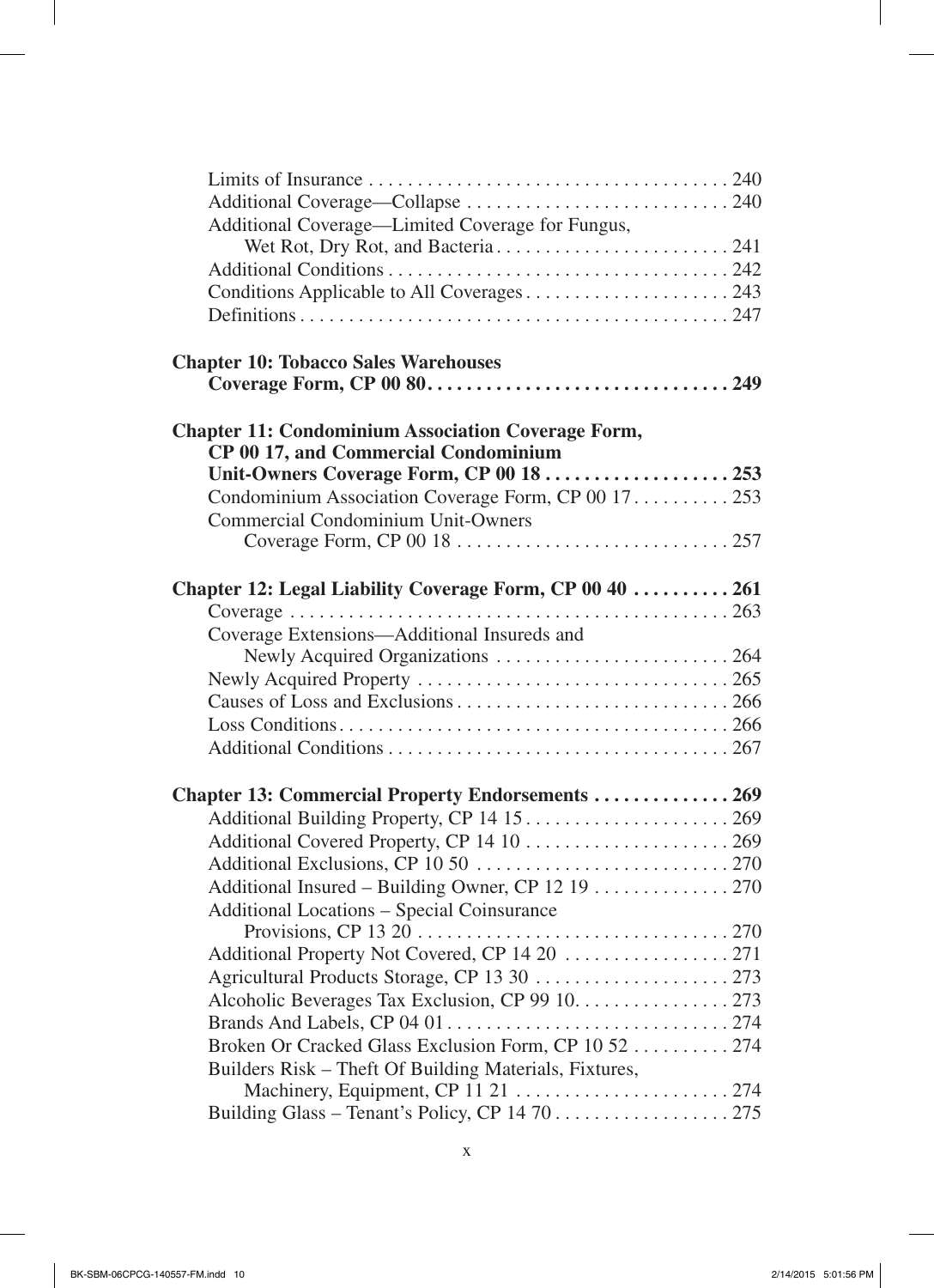| Burglary And Robbery Protective Safeguards, CP 12 11 275          |
|-------------------------------------------------------------------|
| Business Income Changes – Beginning Of The Period Of              |
|                                                                   |
| Business Income Changes - Educational Institutions,               |
|                                                                   |
| Business Income From Dependent Properties - Broad Form,           |
|                                                                   |
| Business Income From Dependent Properties - Limited               |
|                                                                   |
| Business Income From Dependent Properties - Limited               |
|                                                                   |
| Business Income – Landlord As Additional Insured                  |
| Business Personal Property - Limited International                |
|                                                                   |
| Cap on Losses From Certified Acts Of Terrorism, IL 09 52  280     |
|                                                                   |
|                                                                   |
| Condominium Commercial Unit-Owners Changes -                      |
|                                                                   |
| Condominium Commercial Unit-Owners                                |
|                                                                   |
|                                                                   |
| Debris Removal Additional Insurance, CP 04 15 284                 |
|                                                                   |
|                                                                   |
| Discharge From Sewer, Drain Or Sump                               |
|                                                                   |
| Disclosure Pursuant To Terrorism Risk Insurance Act, IL 09 85 285 |
|                                                                   |
| Distilled Spirits And Wines Market Value, CP 99 05 286            |
| Earthquake And Volcanic Eruption Endorsement                      |
| Form, CP 10 40, and Earthquake And Volcanic                       |
| Eruption Endorsement (Sub-Limit Form), CP 10 45. 287              |
|                                                                   |
|                                                                   |
| Electronic Commerce (E-Commerce), CP 04 30 289                    |
|                                                                   |
| Exclusion Of Loss Due To By-Products Of Production                |
| Or Processing Operations (Rental Properties), CP 10 34 292        |
| Extra Expense From Dependent Properties, CP 15 34 292             |
| <b>Extra Expense From Dependent Properties</b>                    |
| Limited International Coverage, CP 15 02  293                     |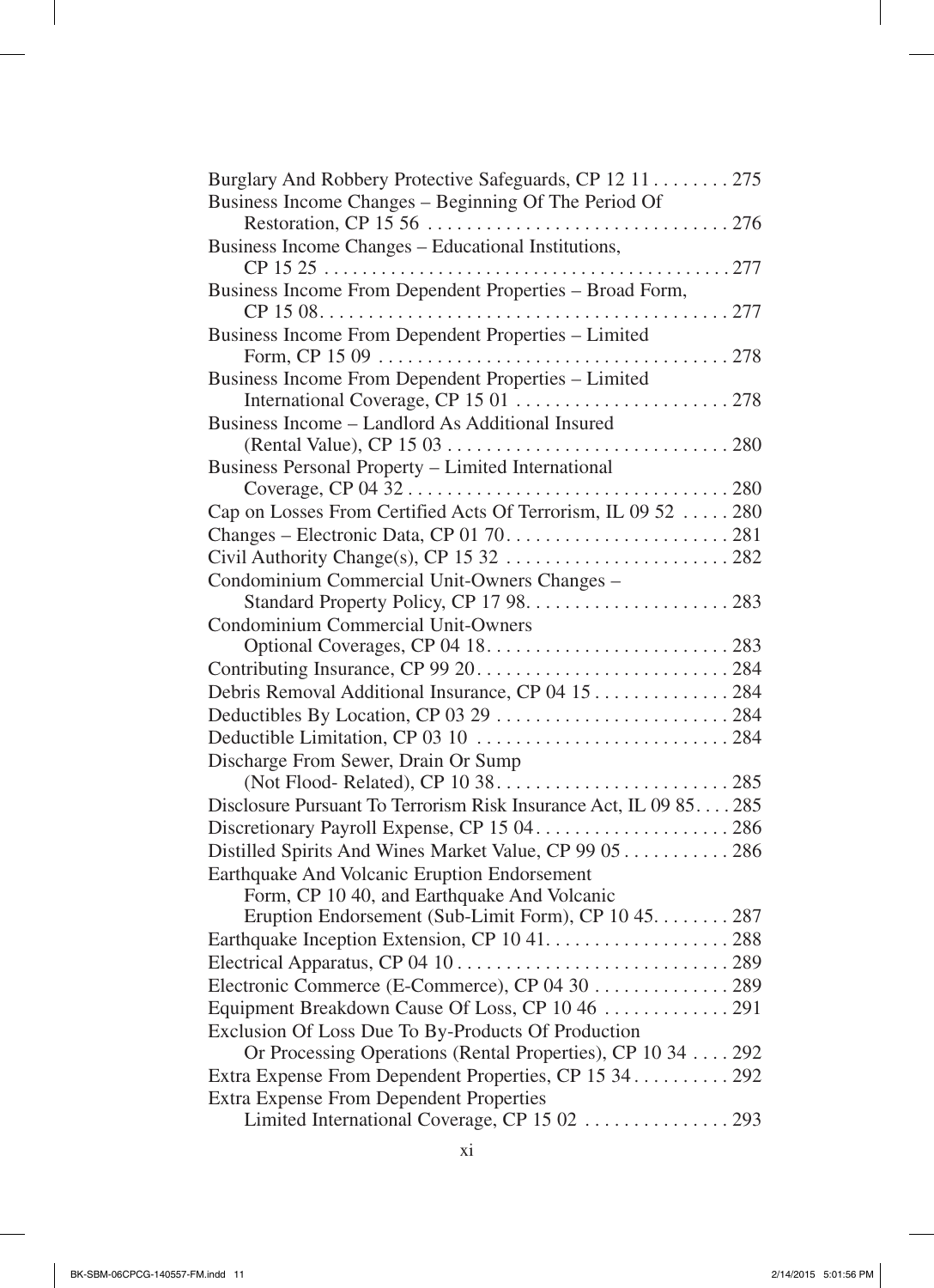| Food Contamination (Business Interruption                       |
|-----------------------------------------------------------------|
|                                                                 |
|                                                                 |
| <b>Functional Personal Property Valuation</b>                   |
|                                                                 |
| Grain Properties - Explosion Limitation, CP 10 51 298           |
|                                                                 |
| Household Personal Property Coverage, CP 99 92. 298             |
| Increase In Rebuilding Expenses Following Disaster              |
| (Additional Expense Coverage On Annual                          |
|                                                                 |
| <b>Increased Cost Of Loss And Related Expenses</b>              |
|                                                                 |
|                                                                 |
|                                                                 |
| Limitation On Loss Settlement - Blanket Insurance               |
|                                                                 |
| Limitations On Coverage For Roof Surfacing, CP 10 36. 302       |
| Limitations On Fungus, Wet Rot, Dry Rot And                     |
|                                                                 |
|                                                                 |
| Manufacturers Consequential Loss Assumption, CP 99 02  304      |
| Manufacturer's Selling Price (Finished "Stock" Only),           |
|                                                                 |
|                                                                 |
|                                                                 |
|                                                                 |
| Multiple Location/Premium And Dispersion Credit                 |
|                                                                 |
| Newly Acquired Or Constructed Property - Increased              |
|                                                                 |
| Off-premises Interruption Of Business – Vehicles And            |
|                                                                 |
|                                                                 |
| Ordinance Or Law - Increased Period Of Restoration,             |
|                                                                 |
| Outdoor Trees, Shrubs And Plants, CP 14 30. 308                 |
|                                                                 |
|                                                                 |
|                                                                 |
| Pier And Wharf Additional Covered Causes of Loss, CP 10 70. 310 |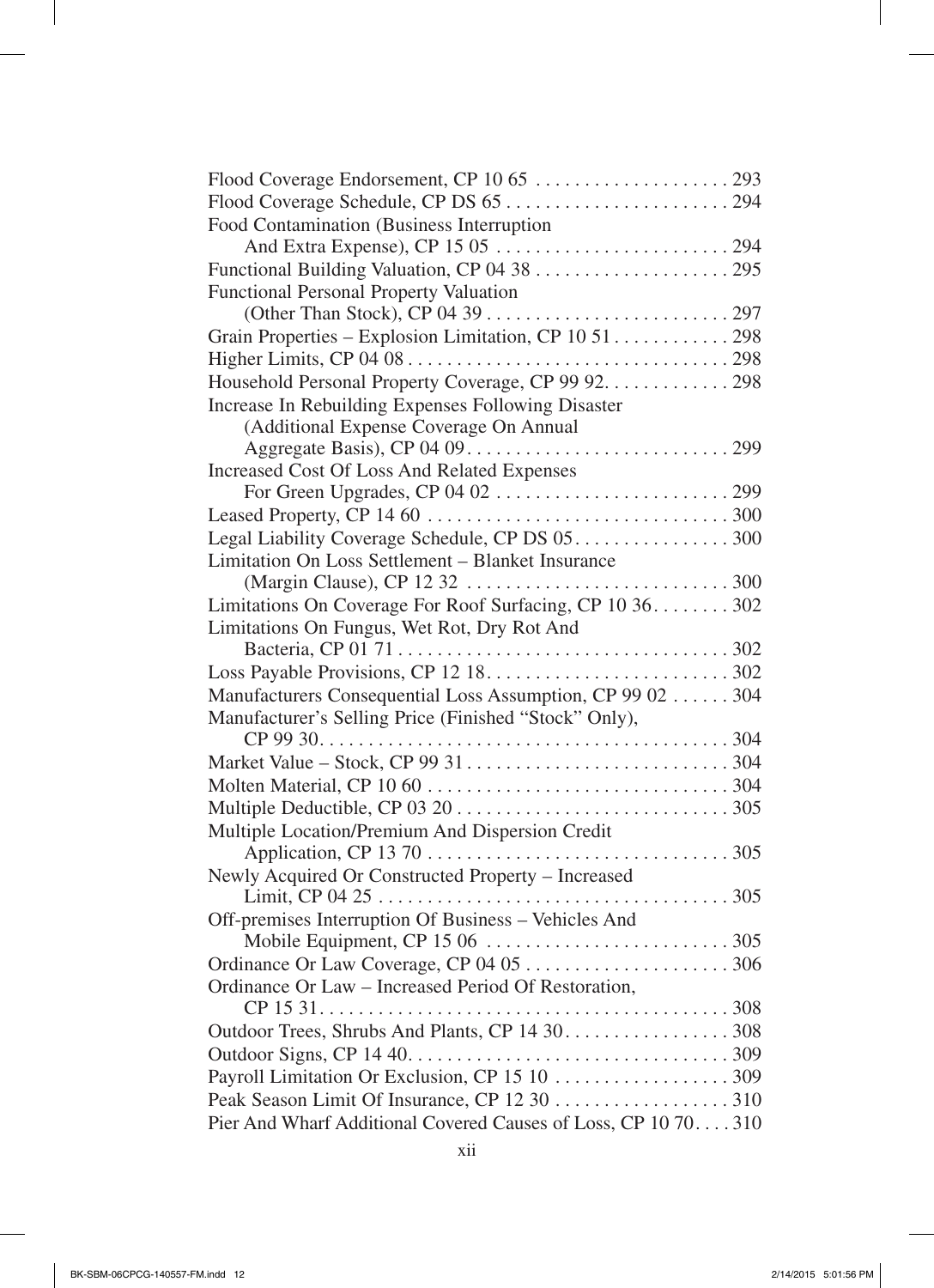| Pollutant Cleanup And Removal Additional                  |
|-----------------------------------------------------------|
|                                                           |
| Property In Process Of Manufacturing By Others – Limited  |
|                                                           |
|                                                           |
|                                                           |
|                                                           |
| Report Of Values, CP 13 60, and Supplemental Report       |
|                                                           |
| Specified Business Personal Property Temporarily Away     |
|                                                           |
|                                                           |
| Sprinkler Leakage – Earthquake Extension, CP 10 39315     |
|                                                           |
| Storage Or Repairs Limited Liability, CP 99 42. 316       |
| Suspension Or Reinstatement Of Coverage For Loss          |
| Caused By Breakdown Of Certain Equipment, CP 10 47. 316   |
|                                                           |
|                                                           |
| Theft Of Building Materials And Supplies                  |
|                                                           |
|                                                           |
|                                                           |
|                                                           |
|                                                           |
|                                                           |
|                                                           |
|                                                           |
|                                                           |
|                                                           |
| Windstorm Or Hail Exclusion - Direct Damage, CP 10 53 322 |
| Windstorm Or Hail Percentage Deductible, CP 03 21  322    |
| Your Business Personal Property – Separation Of           |
|                                                           |
|                                                           |
| <b>Chapter 14: The Commercial Properties Program of</b>   |
| American Association of Insurance Services (AAIS)325      |
| Building and Personal Property Coverage Part326           |
|                                                           |
|                                                           |
|                                                           |
|                                                           |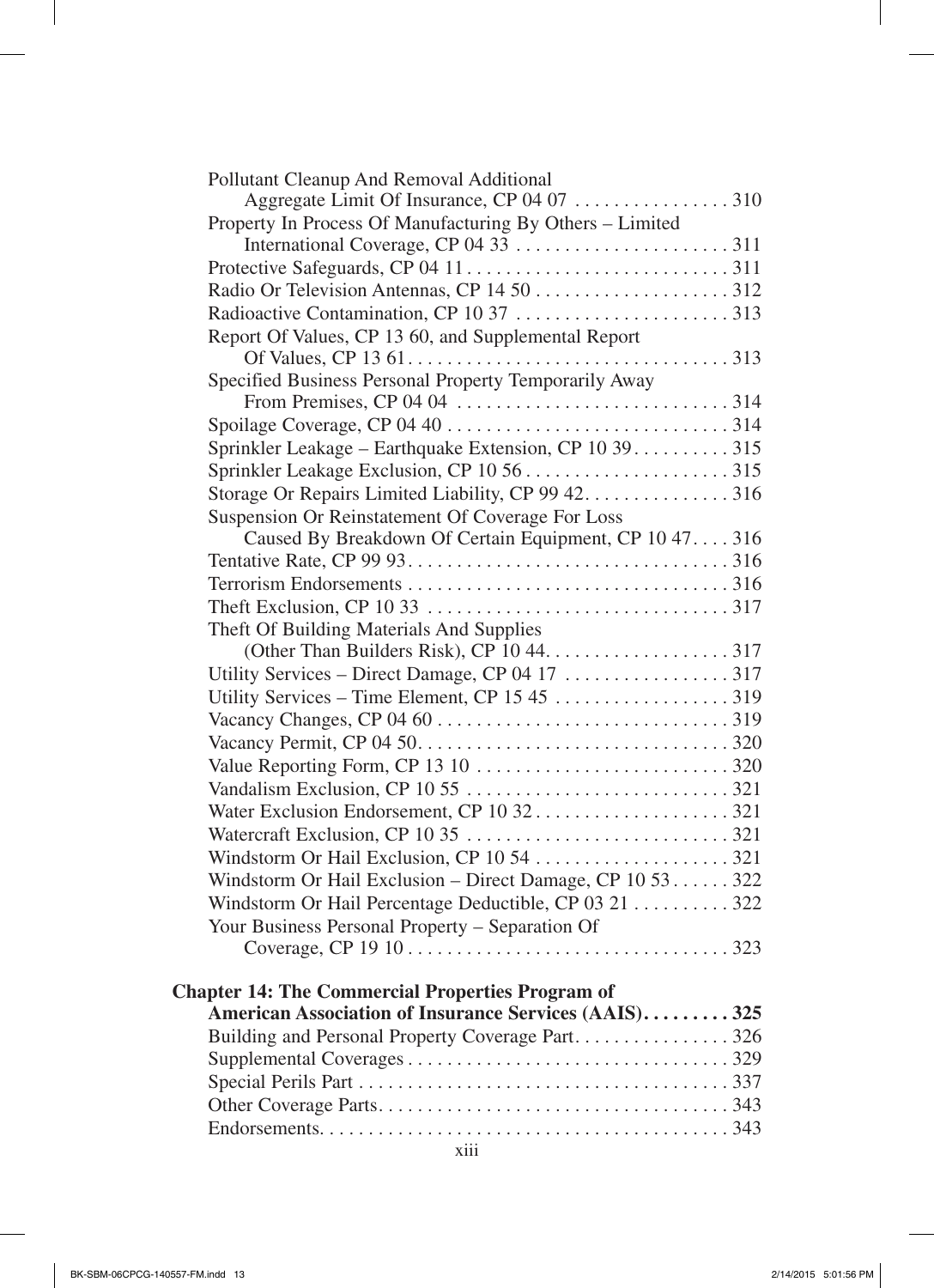| <b>Chapter 15: The Mutual Service Office Commercial</b>          |  |
|------------------------------------------------------------------|--|
|                                                                  |  |
|                                                                  |  |
|                                                                  |  |
|                                                                  |  |
|                                                                  |  |
|                                                                  |  |
| Part I D - Property Exclusions/Limitations 368                   |  |
|                                                                  |  |
|                                                                  |  |
|                                                                  |  |
|                                                                  |  |
|                                                                  |  |
|                                                                  |  |
| Endorsements Preprinted in the MSO General Property Form 386     |  |
| <b>Chapter 16: E-Issues under the Building and Personal</b>      |  |
|                                                                  |  |
|                                                                  |  |
|                                                                  |  |
|                                                                  |  |
|                                                                  |  |
|                                                                  |  |
| <b>Chapter 17: Miscellaneous Commercial Property</b>             |  |
|                                                                  |  |
|                                                                  |  |
| Catastrophic Weather Loss Claims Issues 402                      |  |
| Wind, Water, and Wind-Driven Water 403                           |  |
|                                                                  |  |
|                                                                  |  |
|                                                                  |  |
|                                                                  |  |
|                                                                  |  |
| <b>Specimen Forms</b>                                            |  |
| Building and Personal Property Coverage Form, CP 00 10 10 12 429 |  |
| Condominium Association Coverage Form, CP 00 17 10 12 445        |  |
| Condominium Commercial Unit-Owners                               |  |
|                                                                  |  |
| Builders Risk Coverage Form, CP 00 20 10 12  473                 |  |
|                                                                  |  |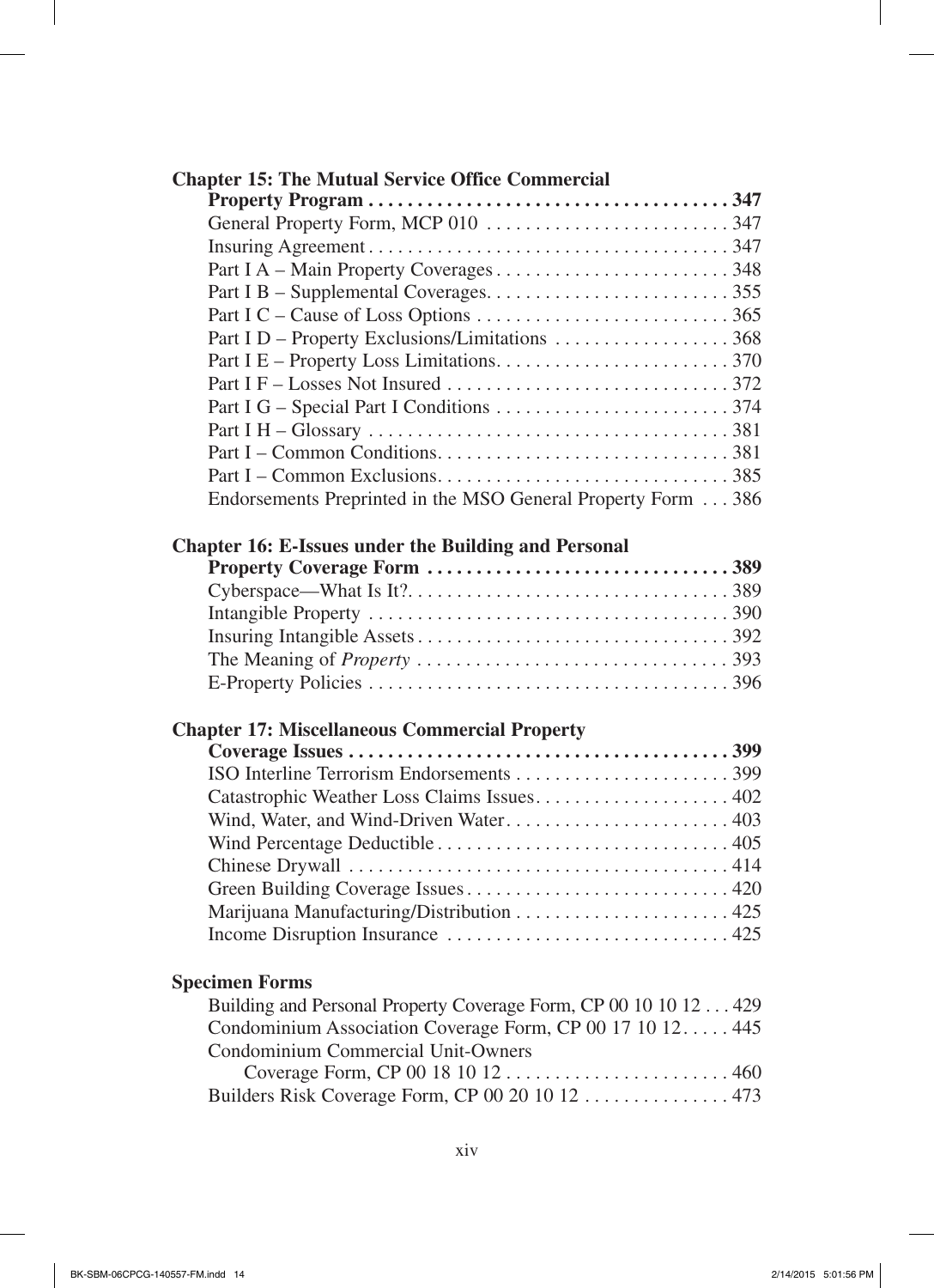| Business Income (and Extra Expense)                           |  |
|---------------------------------------------------------------|--|
|                                                               |  |
| Legal Liability Coverage Form, CP 00 40 10 12  489            |  |
| Leasehold Interest Coverage Form, CP 00 60 06 95  493         |  |
| Mortgageholders Errors and Omissions                          |  |
|                                                               |  |
| Tobacco Sales Warehouses Coverage Form, CP 00 80 10 12. 510   |  |
| Commercial Property Conditions, CP 00 90 07 88 515            |  |
| Causes of Loss – Basic Form, CP 10 10 10 12. 517              |  |
| Causes of Loss – Broad Form, CP 10 20 10 12 523               |  |
| Causes of Loss – Special Form, CP 10 30 10 12 531             |  |
|                                                               |  |
| Building and Personal Property Coverage Part, AAIS CP 12  542 |  |
|                                                               |  |
|                                                               |  |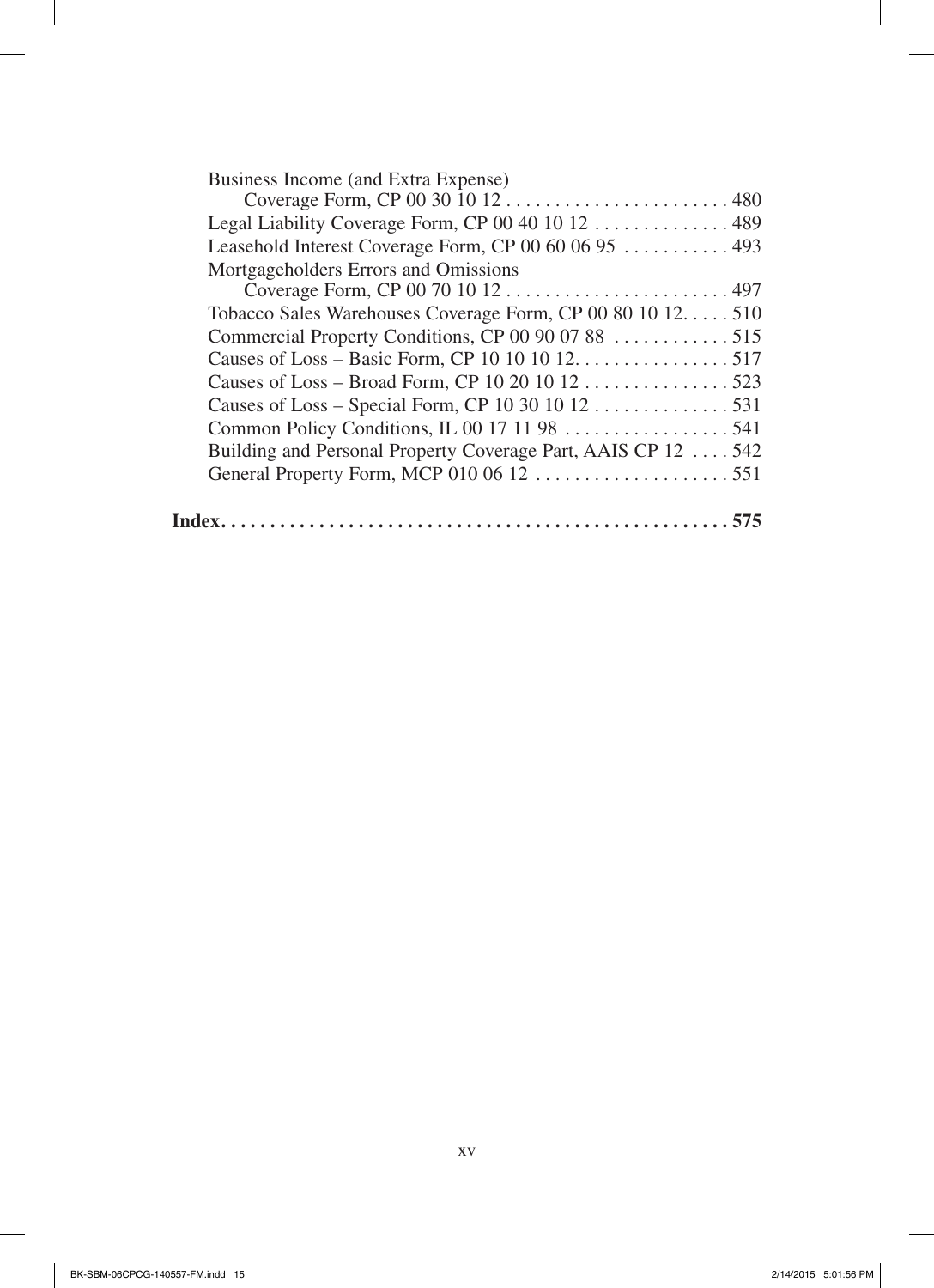## **Table of Contents**

| <b>Apartments (Including Residential</b>              |
|-------------------------------------------------------|
|                                                       |
|                                                       |
|                                                       |
| Convenience Food Stores, Grocery Stores, and          |
|                                                       |
|                                                       |
|                                                       |
| Offices (Including Office and Commercial              |
|                                                       |
|                                                       |
|                                                       |
|                                                       |
|                                                       |
|                                                       |
| Building and Business Personal Property Ownership. 14 |
|                                                       |
| Comparison of Businessowners 2010 and 2013 Forms  14  |
|                                                       |
|                                                       |
|                                                       |
|                                                       |
|                                                       |
|                                                       |
|                                                       |
|                                                       |
|                                                       |
|                                                       |
|                                                       |
|                                                       |
|                                                       |
|                                                       |
|                                                       |
|                                                       |
| Water Damage, Other Liquids, Powder, or Molten        |
|                                                       |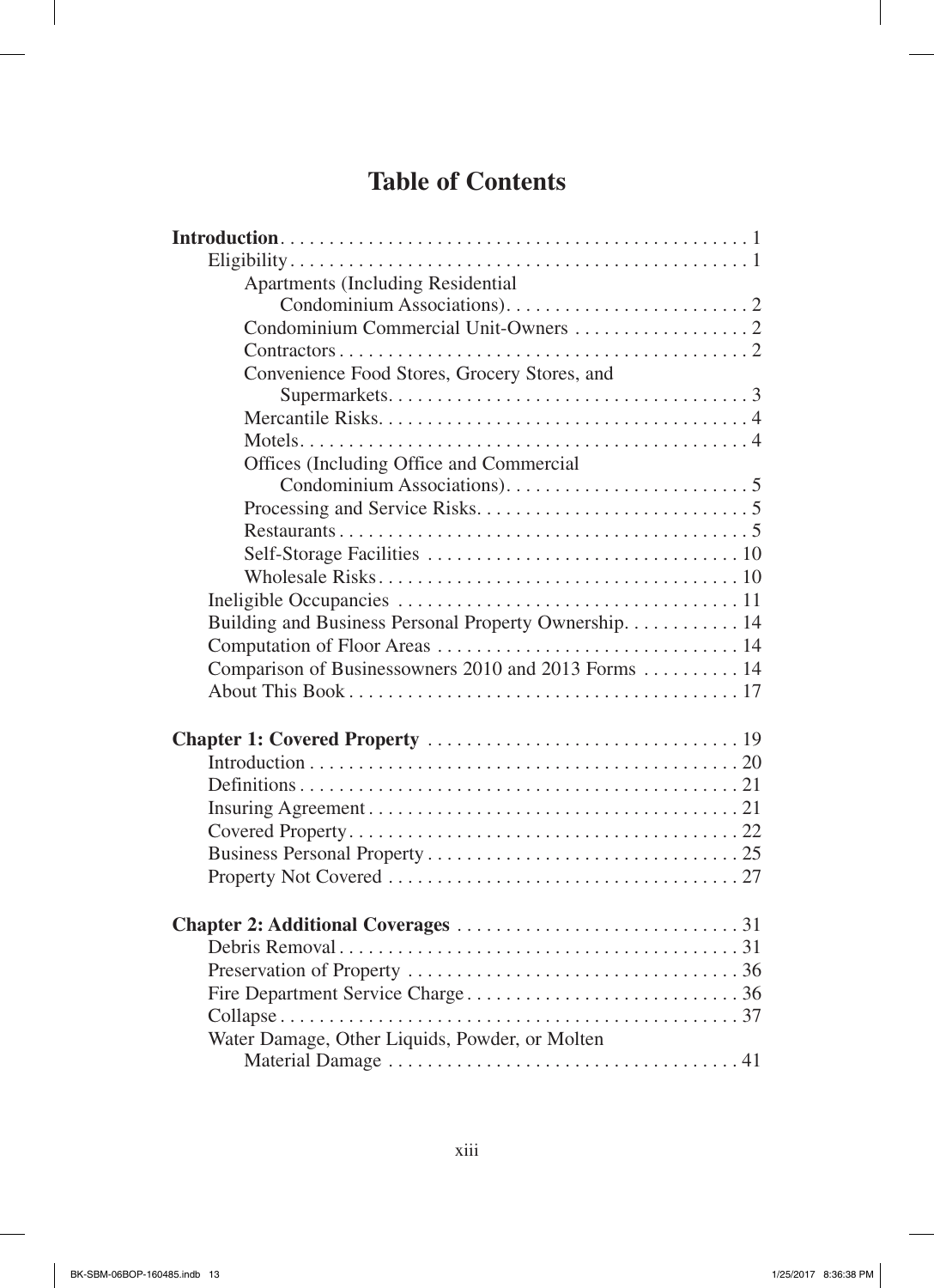| Business Personal Property Temporarily in Portable |  |
|----------------------------------------------------|--|
|                                                    |  |
|                                                    |  |
|                                                    |  |
|                                                    |  |
|                                                    |  |
|                                                    |  |
|                                                    |  |
|                                                    |  |
|                                                    |  |
|                                                    |  |
|                                                    |  |
|                                                    |  |
|                                                    |  |
|                                                    |  |
|                                                    |  |
|                                                    |  |
|                                                    |  |
|                                                    |  |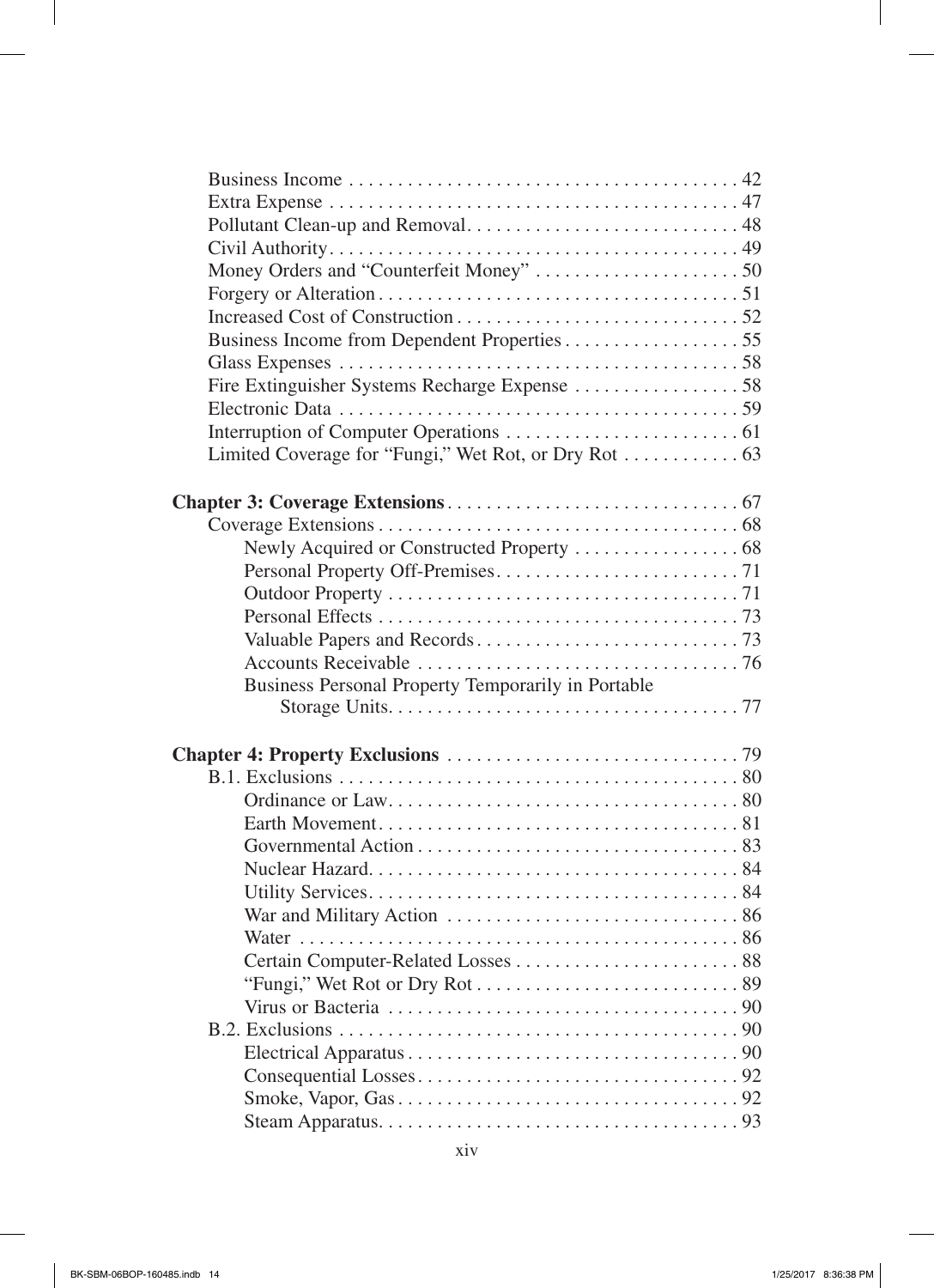| Continuous or Repeated Seepage or Leakage of Water 99   |  |
|---------------------------------------------------------|--|
|                                                         |  |
|                                                         |  |
| Business Income and Extra Expense Exclusions 102        |  |
|                                                         |  |
|                                                         |  |
| <b>Chapter 5: Limits of Insurance, Deductibles, and</b> |  |
|                                                         |  |
|                                                         |  |
|                                                         |  |
|                                                         |  |
|                                                         |  |
|                                                         |  |
|                                                         |  |
|                                                         |  |
|                                                         |  |
|                                                         |  |
|                                                         |  |
|                                                         |  |
|                                                         |  |
|                                                         |  |
|                                                         |  |
|                                                         |  |
|                                                         |  |
|                                                         |  |
|                                                         |  |
|                                                         |  |
|                                                         |  |
|                                                         |  |
|                                                         |  |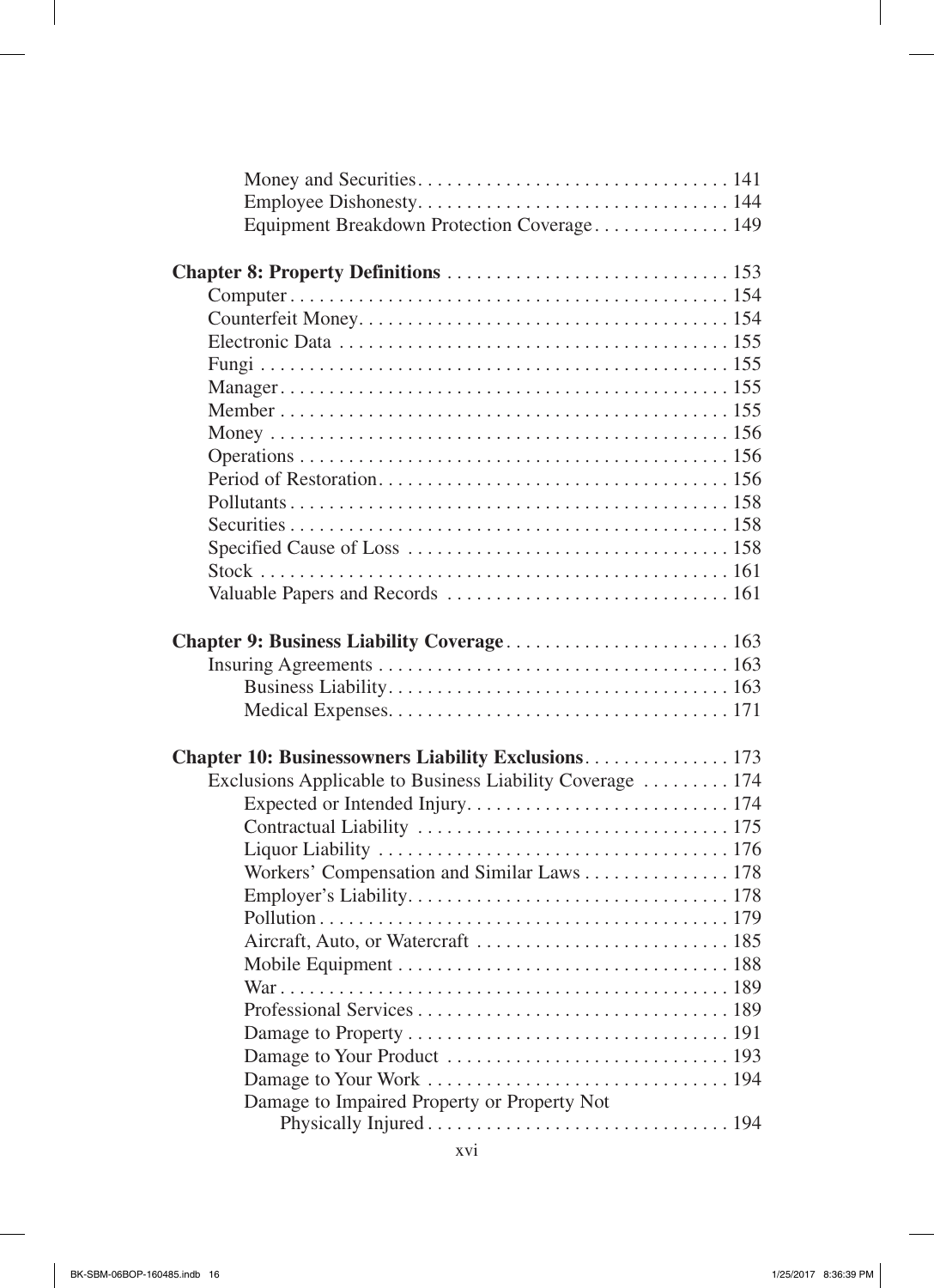| Recall of Products, Work, or Impaired Property 195               |  |
|------------------------------------------------------------------|--|
|                                                                  |  |
|                                                                  |  |
|                                                                  |  |
| Recording and Distribution of Material or                        |  |
|                                                                  |  |
| Exclusions Applicable to Medical Expense Coverage  202           |  |
| Exclusions Applicable to Business Liability and Medical          |  |
|                                                                  |  |
| Applicable to Both Business Liability Coverage and               |  |
| Medical Expenses Coverage – Nuclear Energy                       |  |
|                                                                  |  |
|                                                                  |  |
|                                                                  |  |
|                                                                  |  |
|                                                                  |  |
|                                                                  |  |
| <b>Chapter 12: Liability and Medical Expense Limits and</b>      |  |
|                                                                  |  |
| Liability and Medical Expense General Conditions 218             |  |
|                                                                  |  |
| <b>Chapter 13: Liability and Medical Expense Definitions 223</b> |  |
| Liability And Medical Expenses Definitions  223                  |  |
|                                                                  |  |
| <b>Chapter 14: Businessowners Common Policy Conditions  239</b>  |  |
| Section III – Common Policy Conditions (Applicable to            |  |
|                                                                  |  |
|                                                                  |  |
|                                                                  |  |
| Concealment, Misrepresentation, or Fraud  243                    |  |
| Examination of Your Books and Records 243                        |  |
|                                                                  |  |
|                                                                  |  |
|                                                                  |  |
|                                                                  |  |
|                                                                  |  |
|                                                                  |  |
| Transfer of Rights of Recovery against Others to Us 248          |  |
| Transfer of Your Rights and Duties under This Policy  249        |  |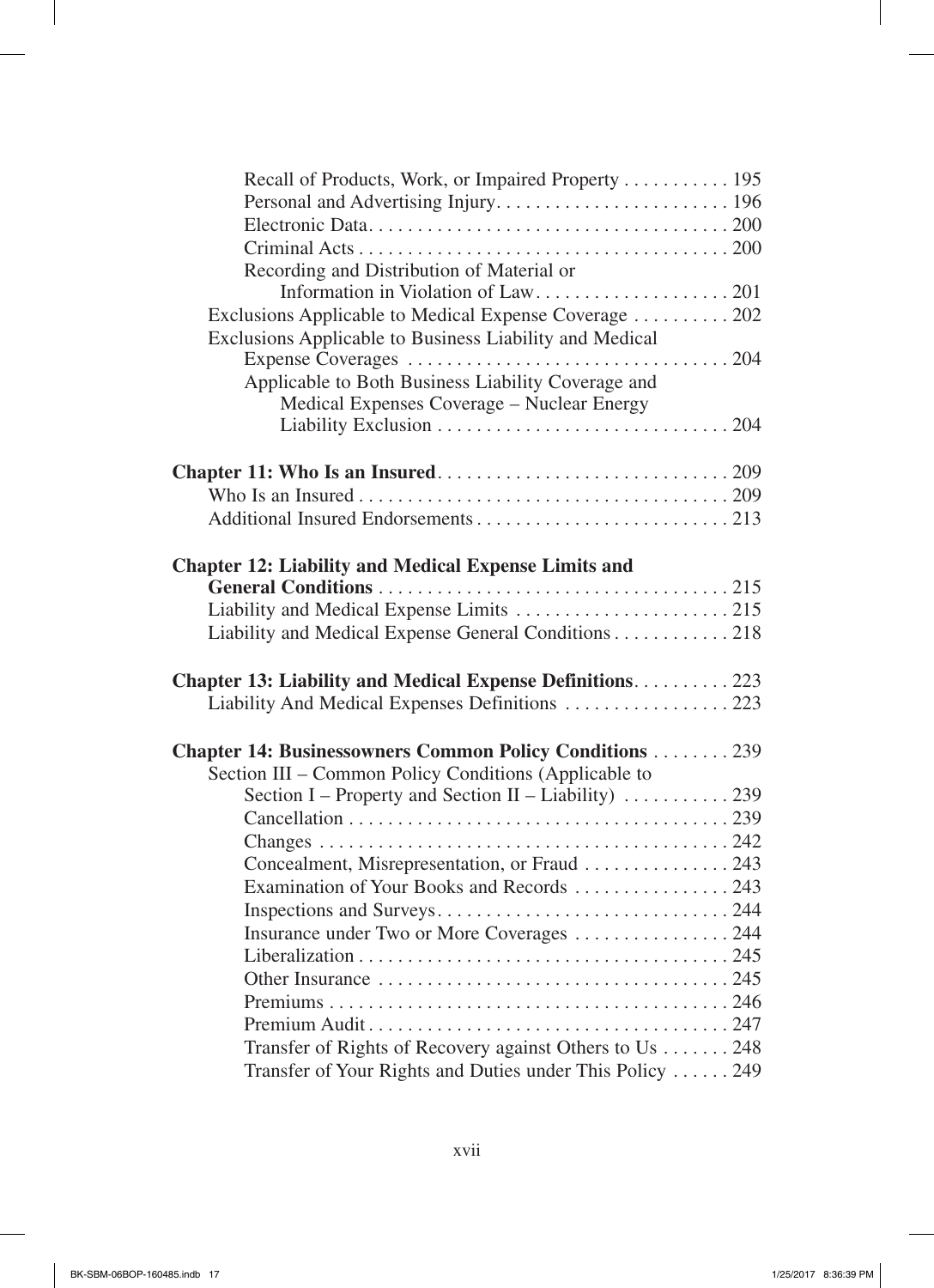| <b>Chapter 16: Businessowners Program Endorsements  261</b> |  |
|-------------------------------------------------------------|--|
|                                                             |  |
| Exclusionary/Limitation Endorsements  264                   |  |
|                                                             |  |
|                                                             |  |
|                                                             |  |
|                                                             |  |
|                                                             |  |
| Applicable to Property and Liability Coverages 289          |  |
|                                                             |  |
|                                                             |  |
| <b>Chapter 17: The Businessowners Program of the</b>        |  |
| American Association of Insurance Services (AAIS)293        |  |
|                                                             |  |
|                                                             |  |
|                                                             |  |
|                                                             |  |
|                                                             |  |
| Retail, Service or Processing Occupancies 295               |  |
|                                                             |  |
|                                                             |  |
|                                                             |  |
|                                                             |  |
|                                                             |  |
|                                                             |  |
| Building and Business Personal Property Coverage298         |  |
|                                                             |  |
| Additional Property Excluded and Limitations. 299           |  |
|                                                             |  |
|                                                             |  |
|                                                             |  |
|                                                             |  |
|                                                             |  |
|                                                             |  |
| How Much We Pay/Loss Payment/Additional Conditions 304      |  |
|                                                             |  |
|                                                             |  |
|                                                             |  |